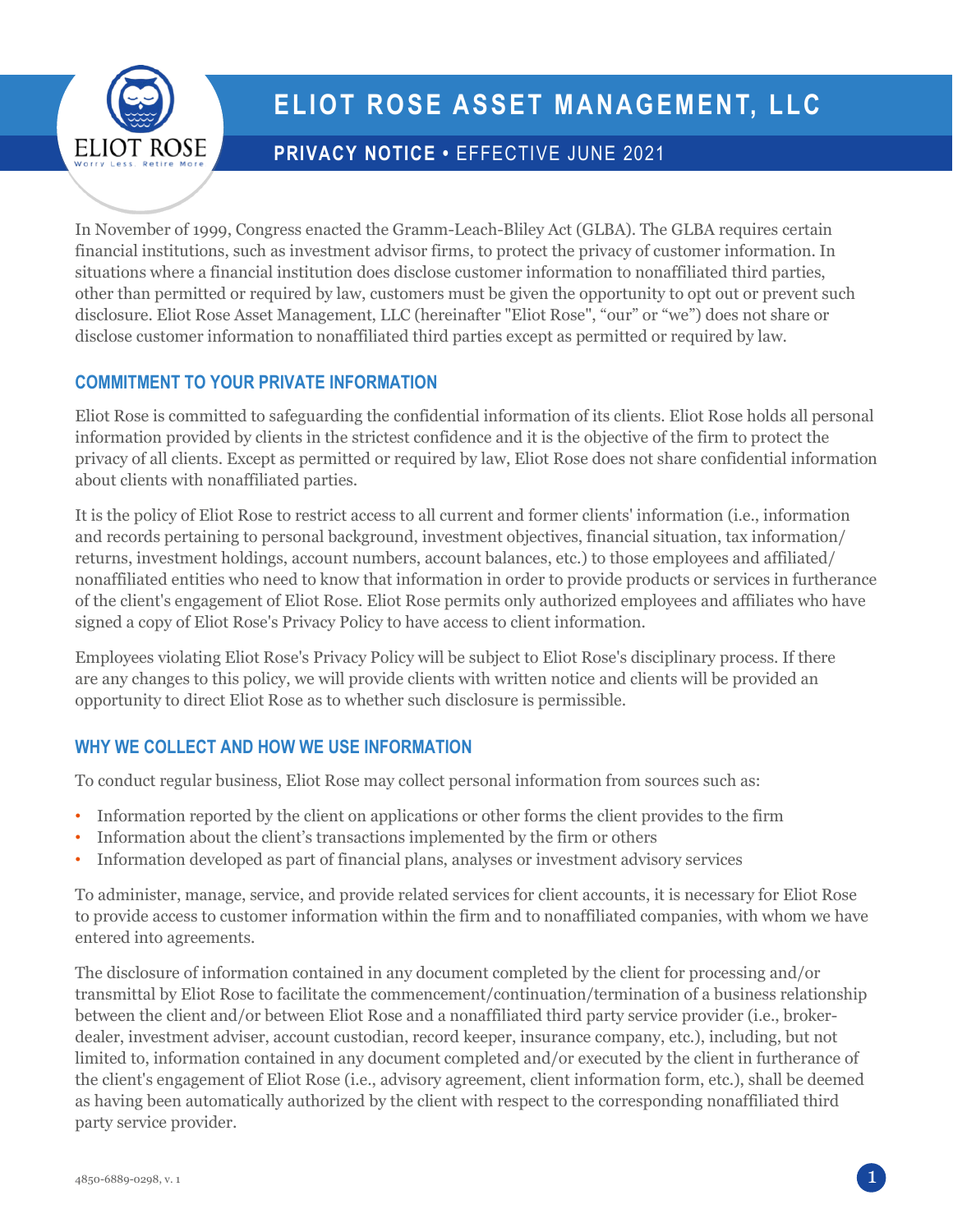#### **SHARING INFORMATION WITH OTHER COMPANIES PERMITTED UNDER LAW**

Eliot Rose may disclose the client's information: (1) to individuals and/or entities not affiliated with Eliot Rose, including, but not limited to the client's other professional advisors and/or certain service providers that may be recommended or engaged by Eliot Rose in furtherance of the client's engagement of Eliot Rose (i.e., attorney, accountant, insurance agent, broker-dealer, investment adviser, account custodian, record keeper, proxy management service provider, etc.); (2) required to do so by judicial or regulatory process; or (3) otherwise permitted to do so in accordance with the parameters of applicable federal and/or state privacy regulations.

Since Eliot Rose, Inc. shares nonpublic information solely to service client accounts, the firm does not disclose any nonpublic personal information about the firm's customers or former customers to anyone, except as permitted by law. In the event that the firm has a change to its customer privacy policy that would allow it to disclose non-public information not covered under applicable law, the firm will allow its clients the opportunity to opt out of such disclosure.

#### **HOW WE PROTECT YOUR INFORMATION**

Eliot Rose maintains a comprehensive information security program designed to ensure the security and confidentiality of customer information, protect against threats or hazards to the security of such information and prevent unauthorized access. This program includes:

- Procedures and specifications for administrative, technical, electronic and physical safeguards
- Security procedures related to the processing, storage, retention and disposal of confidential information
- Programs to detect, prevent and, when necessary, respond to attacks, intrusions or unauthorized access to confidential information
- Restricting access of customer information to employees who need to know that information to provide products and services to you, and appointing specific employees to oversee our information security program

We will not retain your personal information longer than necessary for the purposes set out in this policy. Different retention periods apply for different types of personal information.

#### **CHILDREN**

Our Site is not directed to children under the age of 13 years and we request that these individuals do not provide Personal Information through our Site. We do not knowingly collect information from children under 13 without parental consent. Visit the [Federal Trade Commission](https://www.ftc.gov/tips-advice/business-center/privacy-and-security/children%27s-privacy) website for more information about the Children's Online Privacy Protection Act (COPPA).. By using our Site, you represent and warrant that you are at least 18 years old.

We respect the privacy of your children and do not knowingly collect or retain personally identifiable information from children under the age of 18 through this web site. However, we may process personal data, on a child's behalf, with permission from the parent or guardian. To the extent we have unintentionally collected any Personal Data on our Site from a person under the age of 13 years old, you may request and obtain removal of this Personal Data. To make such a request, please send an email with a detailed description of the specific content or information to the e-mail address below.

Please be aware that such a request does not ensure complete or comprehensive removal of the content or information you have posted and that there may be circumstances in which the law does not require or allow removal even if requested.